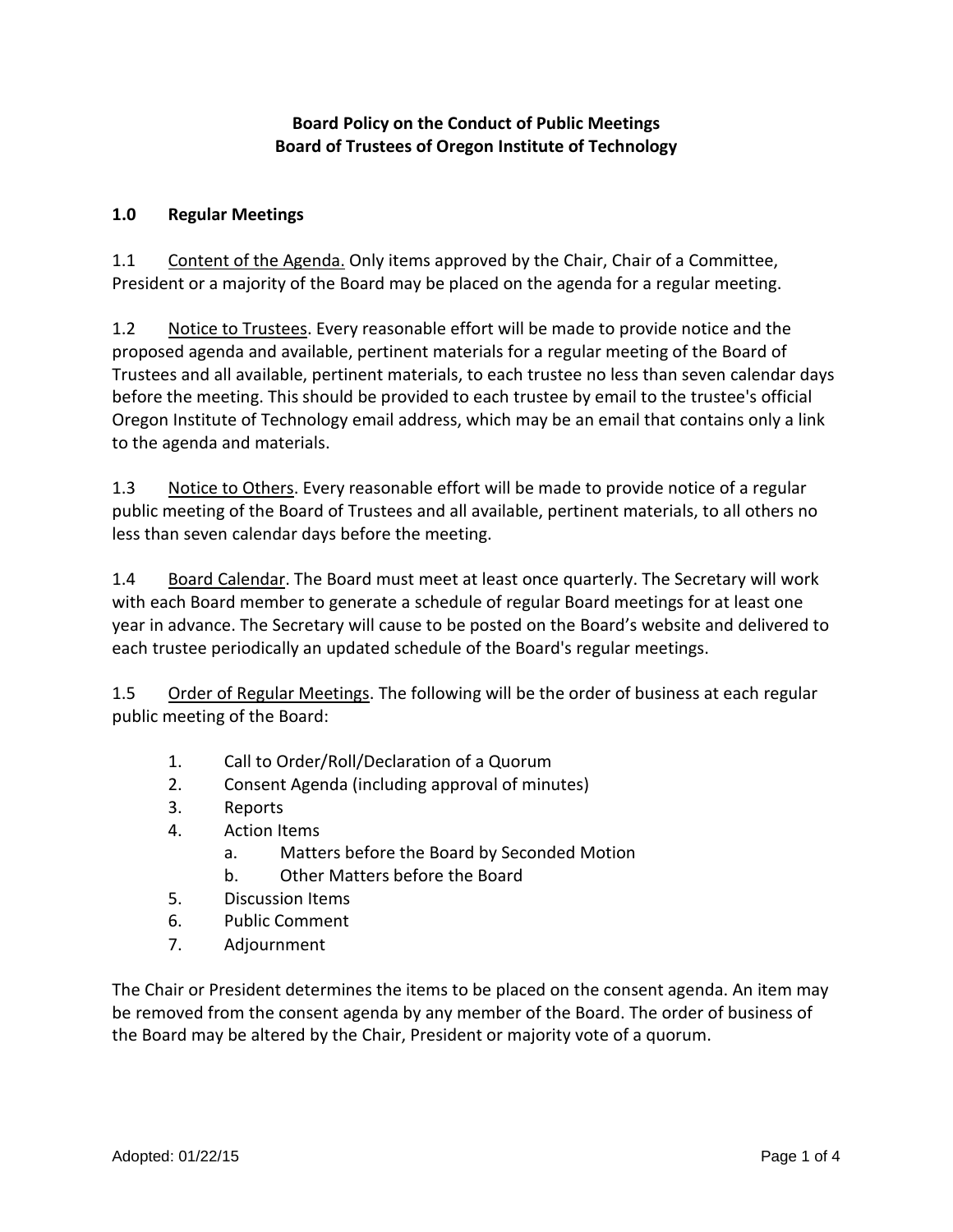### **2.0 Special and Emergency Meetings**

2.1 Definition. Any meeting that is not a regular meeting of the Board is a special meeting of the Board or, in proper cases, an emergency meeting.

2.2 Content of the Agenda. Only items approved by the Chair, President or majority of a quorum may be placed on the agenda for a special meeting.

2.3 Notice to Trustees. Every reasonable effort will be made to provide notice of a special meeting of the Board of Trustees and all available, pertinent materials, to each trustee no less than five calendar days before the meeting. The proposed agenda and all available, pertinent materials for a special meeting of the Board should be provided to each trustee by email, which may be an email that contains only a link to the agenda and materials.

2.4 Notice to Others. Every reasonable effort will be made to provide notice of a special meeting of the Board of Trustees and all available, pertinent materials, to all others no less than five calendar days before the meeting.

## **3.0 Role of the Chair**

The Chair presides over all meetings of the Board and is authorized to control meetings, preserve order and decorum, and prohibit comments that are duplicative, disruptive, repetitive or irrelevant. Meetings may be canceled or rescheduled at the discretion of the Chair.

#### **4.0 Procedure for Appearing Before the Board**

4.1 Importance. Public comment is an important component of effective governance. Public comment provides an opportunity to share ideas, information and opinions. Public comment may not be used as a forum for negotiations or asking questions of individuals. The opportunity for public comment will be provided at regular meetings of the Board.

4.2 Protocol. The Chair has the authority to alter this protocol in the interest of time or other considerations. Priority in public comment will be given to topics on the meeting agenda.

4.3 Sign-Up. An individual who wishes to provide public comment must sign up with the Secretary of the University in advance of the meeting, stating his or her name, affiliation with the university or other group, and topic to be discussed. Sign-up may be available on the Board's website, and a sign-up sheet will be available at each meeting. Sign-up via the Board's website must be made at least 24 hours in advance of the scheduled start of a meeting.

4.4 Duration. Unless otherwise indicated on the agenda or by the Chair, each public comment period will be between 15 and 30 minutes with a limit of three minutes per speaker. The Chair may call individuals out of order of sign-up to ensure that different viewpoints are heard during the public comment period. The Chair may require that a group designate one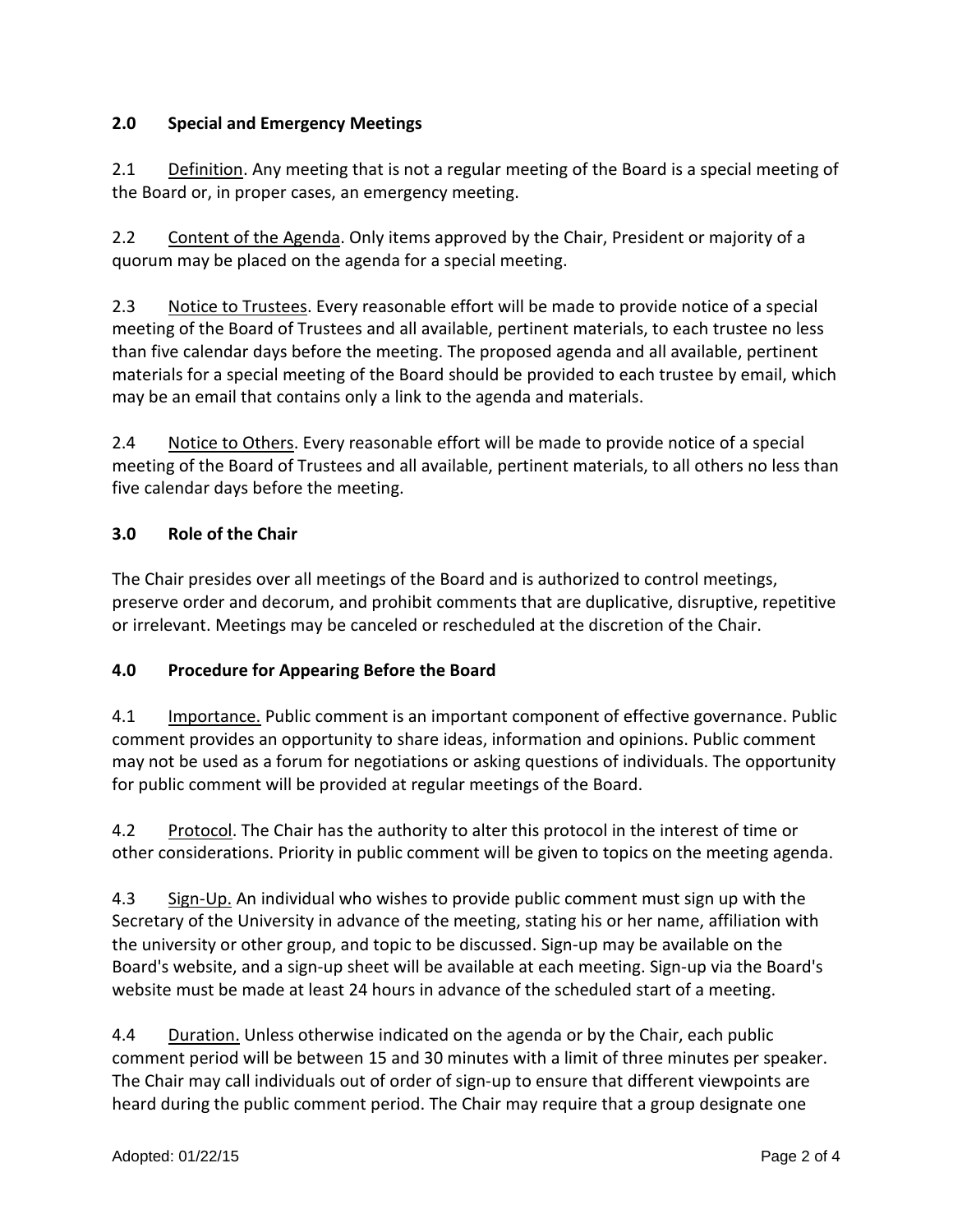spokesperson to make comments. Those who sign up and are not called are invited to share their comments via [Board@oit.edu.](mailto:Board@oit.edu) The public comment period is complete when any public comment has been provided or the public comment period expires, whichever occurs first.

4.5 Written Information. An individual who wants to provide written information to the Board may do so by: (1) sending the material electronically to Board@oit.edu; (2) delivering the material to the Office of the Board Secretary; or (3) mailing the material to the Office of the Board Secretary. The Chair, President and Secretary will determine whether and, if so when, submitted material is appropriate for dissemination to trustees based on the University's bylaws and relevant Board actions. Materials may be subject to disclosure under the Public Records Law.

#### **5.0 Role of the Secretary**

5.1 Notices and Minutes. The Secretary is responsible for causing: the issuance of required notices of meetings of the Board; the issuance of the agenda; the preparation of the minutes, and making arrangements for any audio recording, audio and video recording, streaming audio, or streaming audio and video. The Secretary shall cause the minutes and any recording or transmission to be maintained in accordance with applicable records retention requirements and is the custodian of such records. For notice purposes, a calendar day includes the date of the meeting.

#### **6.0 Executive Sessions**

6.1 Authorization. Executive sessions are authorized by the Public Meetings Law. The Chair shall have discretion, consistent with applicable law, to determine whether the Board or a Committee should meet in executive session. When the Chair determines that an executive session is appropriate, the Chair will use the following procedure:

- The Chair will announce the executive session as required by law and cite the basis for and statute authorizing an executive session for each subject to be discussed
- The Chair or Secretary will specify individuals who may remain in the meeting
- The Chair or Secretary will instruct news media on each subject that the news media may not disclose
- The Chair or Secretary will also notify news media that they are prohibited from making audio or video recordings of the executive session
- The Chair or Secretary will notify news media that they are excluded from the executive session for one or more of the reasons set forth in Oregon Revised Statute 192.660
- The Chair or Secretary will determine whether the executive session is recorded or whether minutes shall be kept. If a recording is made, the Secretary shall specify on the recording when the executive session begins and ends
- At the conclusion of executive session, the Secretary shall notify all other members of the audience that the portion of the meeting open to the public has resumed